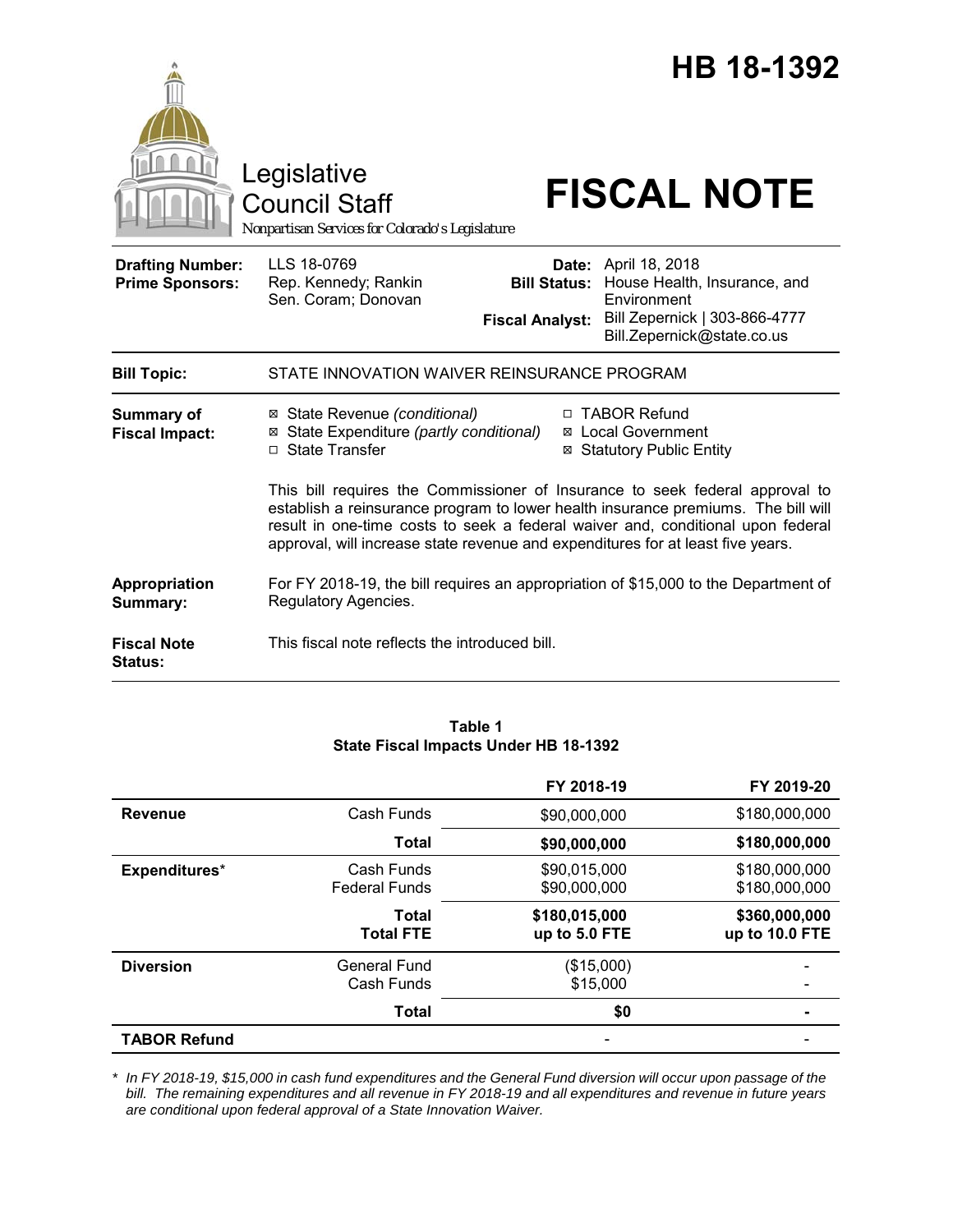April 18, 2018

## Page 2 **HB 18-1392**

### **Summary of Legislation**

This bill requires the Commissioner of Insurance to seek a State Innovation Waiver under the federal Affordable Care Act to create a state reinsurance program in Colorado. If federal approval is received, the reinsurance program will apply to 2019 health plans sold on the individual health insurance market. To fund the reinsurance program, the Commissioner is authorized to assess a fee on state-regulated health insurance carriers of up to 2 percent of premiums. In addition, the reinsurance program will be supported by federal funds that would have otherwise been provided to consumers as federal advanced premium tax credits. The bill directs the Commissioner to set the parameters of the reinsurance program so that claims costs in areas of the state with the highest health insurance premiums are reduced by 30 percent, and that all other geographic areas of the state have a 20 percent reduction in claims costs. Fees collected from health insurers and available federal funds under the State Innovation Waiver are to be deposited into the newly created Reinsurance Program Cash Fund. The reinsurance program is created as an enterprise under TABOR and revenue is exempt from the TABOR revenue limits.

#### **Background**

**Reinsurance.** Reinsurance is a type of insurance available to insurance carriers to transfer a portion of the risk to one or more other carriers, thereby reducing the risk of having to pay high-cost claims. By covering a portion of costs for high-cost claims, reinsurance can allow insurance carriers to charge lower premiums to consumers.

**State Innovation Waivers.** Section 1332 of the federal Affordable Care Act (ACA) allows states to apply for a waiver of various requirements of the federal law to pursue innovative strategies for providing residents with access to high-quality, affordable health care. To apply for a waiver, the state must enact a law authorizing a state agency to seek a waiver. To receive a waiver, a state must show that the waiver provides access to quality health care that will be least as comprehensive and affordable as it would be provided absent the waiver; that coverage is provided to a comparable number of residents as would be provided coverage absent a waiver; and that the changes under the waiver do not increase the federal deficit.

**Federal health insurance subsidies.** In 2017, Coloradans received about \$375 million in federal advanced premium tax credits to purchase health insurance through Connect for Health Colorado, the state's health insurance exchange. These subsidies are based on household income, premium amount paid, and the cost of a benchmark health plan. Subsidies are available to persons with income between 133 and 400 percent of the federal poverty level.

#### **State Revenue**

Conditional upon federal approval of a State Innovation Waiver, this bill increases state cash fund revenue by \$90 million in FY 2018-19 and \$180 million in FY 2019-20. This revenue is from fees assessed on health insurance carriers and is based on the amount necessary to fund the reinsurance program. The first-year impact is prorated to reflect a half year of implementation. The exact fee amount will be determined by the Commissioner of Insurance, but may not exceed 2 percent of premiums collected by health insurers. This revenue is exempt from TABOR revenue limits.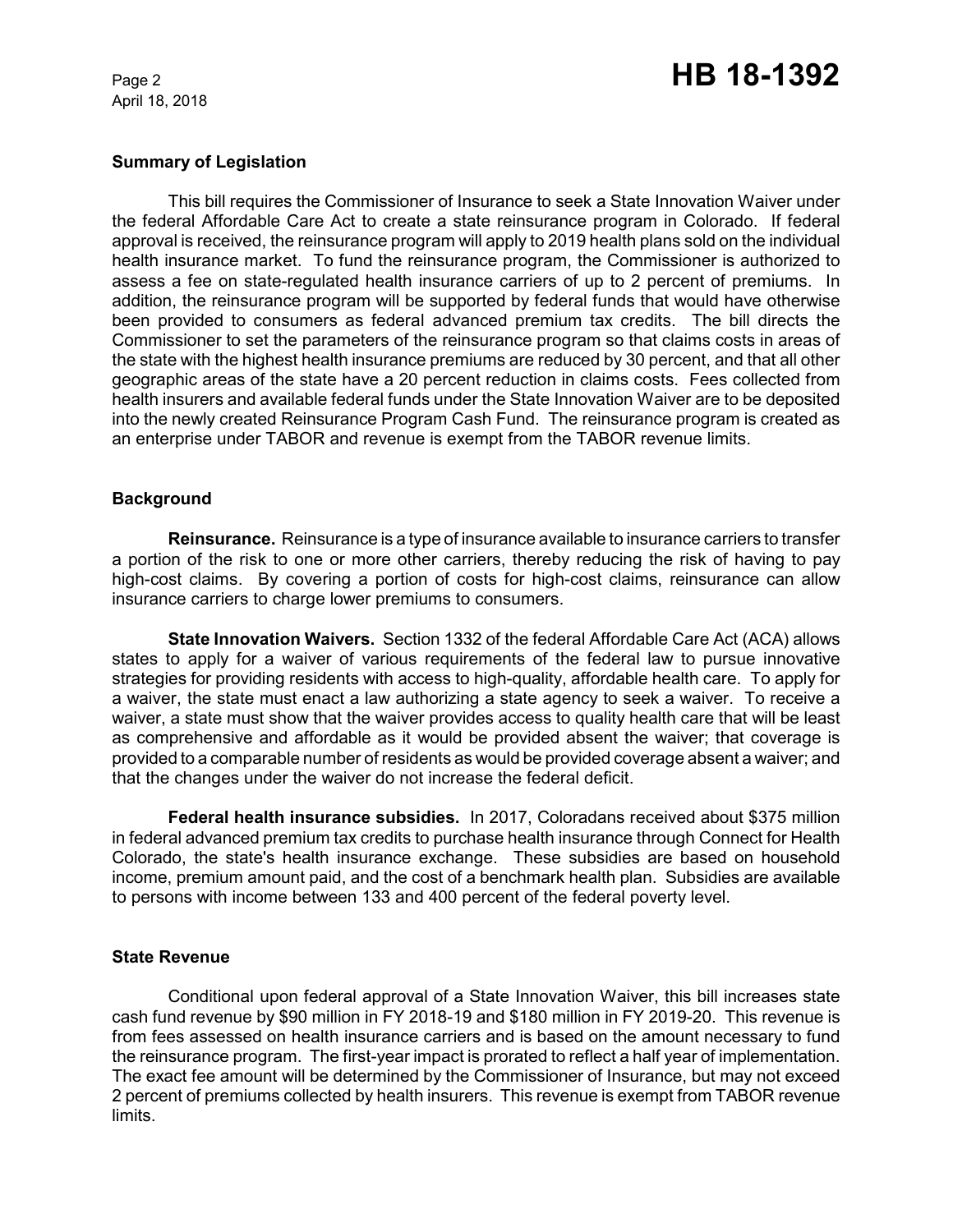April 18, 2018

#### **State Diversions**

This bill diverts \$15,000 from the General Fund in FY 2018-19. This revenue diversion occurs because the bill increases costs in the Department of Regulatory Agencies (DORA), Division of Insurance, which is funded with premium tax revenue that would otherwise be credited to the General Fund.

#### **State Expenditures**

This bill increases state expenditures in DORA by \$180,015,000 and up to 5.0 FTE in FY 2018-19 and \$360,000,000 and up to 10.0 FTE in FY 2019-20. The majority of these costs are conditional upon federal approval of the state waiver. These costs, which are paid from cash funds and federal funds, are summarized in Table 2 and discussed below.

|                                          | FY 2018-19    | FY 2019-20     |
|------------------------------------------|---------------|----------------|
| <b>Department of Regulatory Agencies</b> |               |                |
| <b>Actuarial Analysis</b>                | \$15,000      |                |
| Reinsurance Payments and Administration  | \$180,000,000 | \$360,000,000  |
| <b>Total Cost</b>                        | \$180,015,000 | \$360,000,000  |
| <b>Total FTE</b>                         | up to 5.0 FTE | up to 10.0 FTE |

#### **Table 2 Expenditures Under HB 18-1392**

 *\* Centrally appropriated costs are not included in the bill's appropriation.*

**Waiver application.** DORA will require \$15,000 from the Division of Insurance Cash Fund for actuarial and rate analysis to prepare the federal waiver application. Much of the necessary analysis and work for this waiver application was conducted pursuant to Senate Bill 17-300, which limits the costs under this bill compared to other similar waiver applications.

**Reinsurance payments and administration.** Based on the claims reduction targets in the bill, the fiscal note estimates that reinsurance payments to health insurers will be approximately \$180 million in FY 2018-19 and \$360 million in FY 2019-20, conditional upon federal approval. These costs are split between the Reinsurance Program Cash Fund and federal funds. These amounts also include the administrative costs in DORA to operate the program. At this time, an exact estimate of the FTE and administrative costs are not available, but are estimated to be between \$500,000 and \$1.0 million per year, and may require up to 10.0 FTE when fully implemented. These costs will also be paid using the Reinsurance Program Cash Fund and federal funds. The reinsurance program operates as a state enterprise and funds are continuously appropriated to DORA from the cash fund.

**State employee insurance.** By charging a fee on state-regulated health plans, state agencies' costs for employee health insurance premiums may increase. Currently, one of the two health carriers offering plans to state employees is a state-regulated plan on which the fee would be assessed. Because state employee health insurance contributions are based upon prevailing market rates, with costs shared between the employer and employee, this bill is not expected to affect the state's share of employee health insurance premiums until FY 2019-20. Because